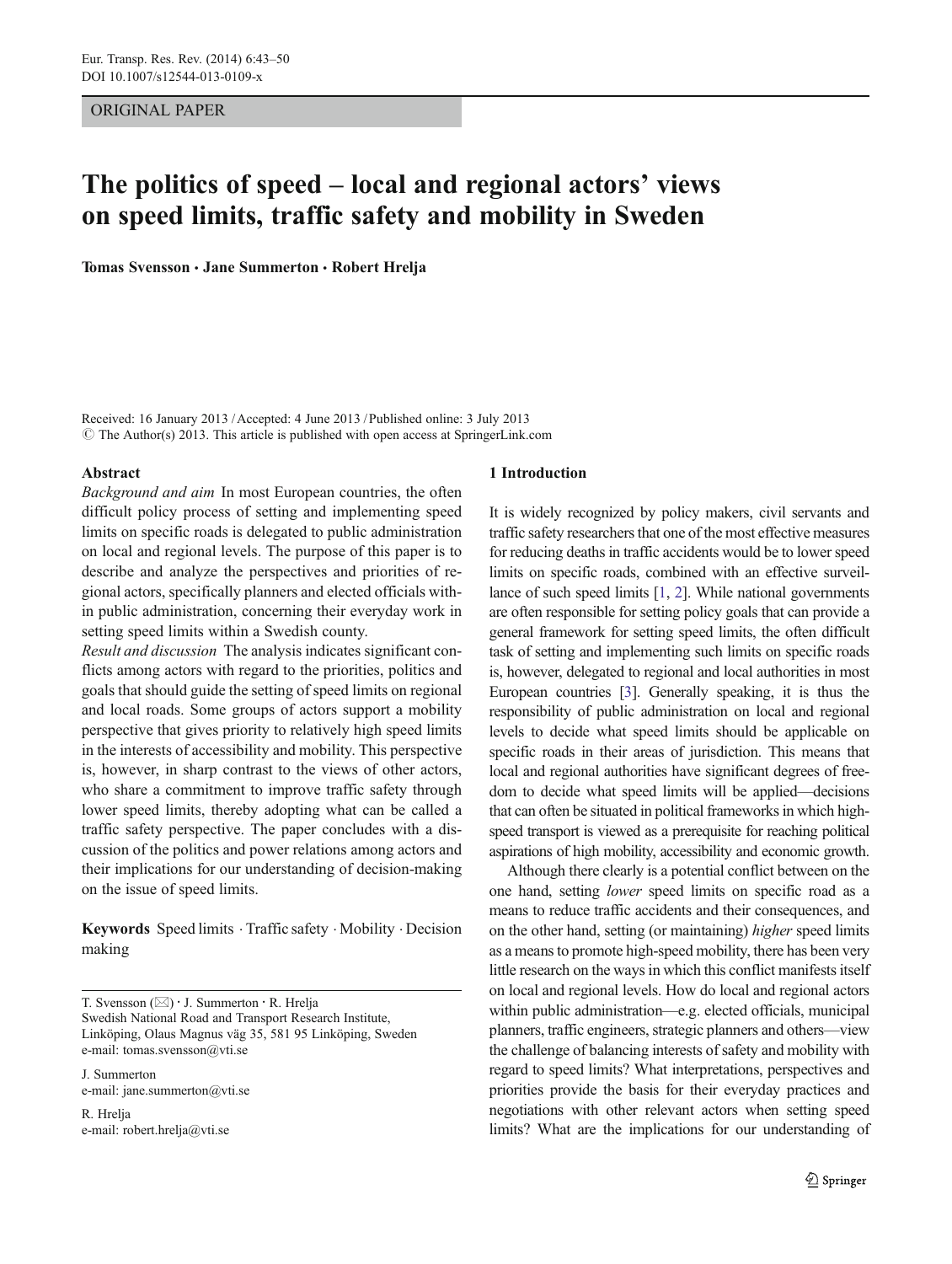the politics by which regional and local priorities with regard to speed limits affect the possibilities to reach international and national goals for road safety?

The purpose of this paper is to describe and analyze the perspectives, priorities and positions of specific local and regional actors within public administration who in various ways deal with issues related to speed limits within a Swedish region. The perspectives of these actors are particularly interesting when viewed against the backdrop of the ambitious Swedish national goal known as "Vision Zero", passed by Swedish Parliament in 1997, whereby the long term goal of Swedish road safety policy is that no one shall be killed or seriously injured in road traffic accidents [\[4\]](#page-7-0). Within Swedish public administration, however, the actual decisions about speed limits that could affect road accident development are primarily made on local and regional levels where a number of actors with different points of departure interact and influence decision making.

The paper is organized as follows. First we will describe the concept of arena as a theoretical and methodological tool that provides the analytical framework for the current study. We then briefly describe the formal organization for handling speed limits within Swedish public administration, as well as provide relevant information about the Swedish region that is the focus of the current study and the methodology that forms the basis for the case study. Based on empirical results, the paper will identify the local and regional actors who have responsibility to assess, implement or monitor speed limits within this region. We will analyze the perspectives and positions of these actors, as well as identify alliances and power relations that have a bearing on how the regional policy agenda concerning speed limits is formulated, negotiated and managed. The paper will conclude with a brief analysis of these dynamics from an arena perspective.

# 2 Arena perspective – an analytical tool

The analytical point of departure for this study is that those actors within public administration who have responsibility for handling issues relating to speed limits constitute an arena around these issues. The arena perspective as used here has its intellectual roots in social worlds theory within symbolic interactionism as developed by Strauss and Becker as well as others in the so called Chicago school of sociology starting in the 1920s (for an overview, see [[5\]](#page-7-0)). These researchers sought to develop methods to identify and understand perspectives, values and ideologies among individuals, groups and organizations within a specific geographic place, for example a housing area, an urban district or a region. Although this approach originally focused on specific geographic locations, it later expanded to an interest in interactions or discursive exchanges within

particular kinds of professions, sectors and organizations that were not bound to a particular place.

As further developed by the American sociologist Clarke, an arena is formed by diverse actors who are "active" around a specific technology, related technologies or related social issues [[5](#page-7-0)–[7](#page-7-0)]. An arena perspective seeks to represent the understandings of multiple actors within the arena, thereby "to view the world in the actors' own terms" [\[7](#page-7-0)]. These actors typically do not share the same values, ideologies and organizational goals with regard to the issue at hand, which means that an arena is often characterized by a lack of consensus, implicit conflict or open controversy [[5](#page-7-0)].

By identifying *all* relevant actors and their positions, an arena perspective thus draws forth actors' divergent interpretations of an issue as well as conflicts and possible resistances among these actors. Significantly, one of the important analytical contributions of this perspective is its insistence of the importance of studying not only those groups of actors who are active, articulate and powerful, but also those actors and groups who are *implicated* by an issue but are not active in the arena. Clarke and Montini argue that the researcher has a particular responsibility to identify and draw forth those groups who are affected in various ways but perhaps lack the resources to be active in the arena. Thus the researcher should work to "turn up the volume on the quiet, the silent and the silenced" [\[7\]](#page-7-0).

How can an arena perspective be used to understand the perspectives and positions of actors in public administration who are engaged with issues related to speed limits in a Swedish region? Methodologically the arena perspective means first identifying the actors, i.e. all the individuals, groups and organizations that are active in relation to issues of speed limits in the region. For the purposes of this paper, however, we will focus only on certain key actors within public administration, specifically actors within four central organizations, whose everyday work entails planning and decision-making concerning speed limits. These actors' interpretations, perspectives and positions will be described and analyzed. Also, while an arena perspective underscores that there are never just "two sides" of an issue [\[7\]](#page-7-0), we will seek to identify possible interpretative alliances among actors who have similar perspectives. The analysis will also consider the ways in which dynamics within the arena contribute to shaping power relations with regard to the handling of speed limits, while also addressing the question of whether there are actors who are implicated by this issue but "silent" or not present in the arena.

# 3 Formal handling of speed limits in Swedish public administration – a quick guide

In Sweden, the institutional framework for formally setting and changing speed limits within the road network consists of three types of regulatory guidelines. These are the Highway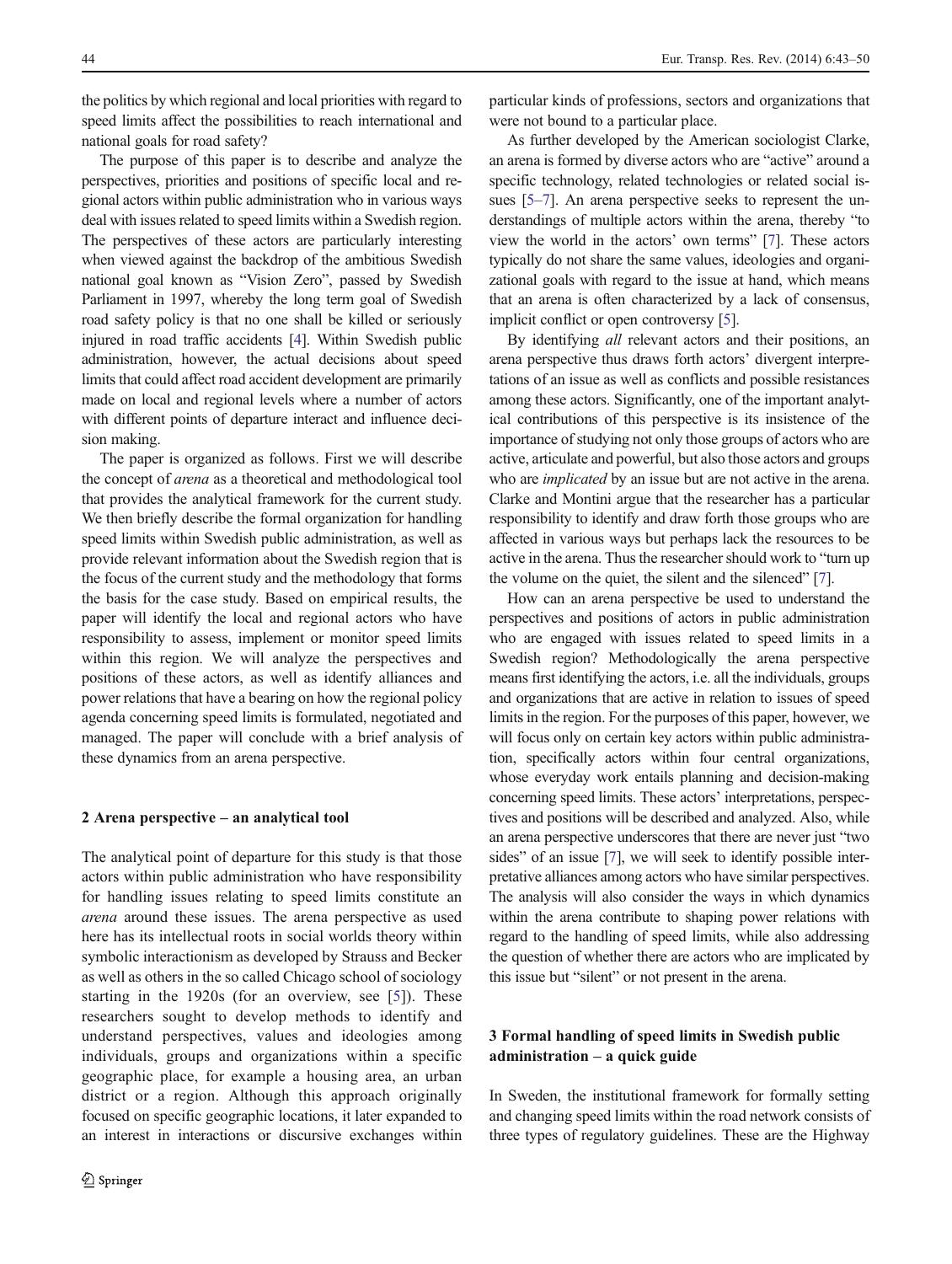Code [\[8\]](#page-7-0), specific regulations developed by the Swedish Transport Administration, and local traffic regulations issued by county administrations and municipalities. Specifically, municipalities have formal responsibility for setting speed limits within urban areas, while the Swedish Transport Administration has formal authority for setting speed limits on longer stretches for other roads such as rural roads and highways.

Most importantly for our purposes, this institutional framework allows for a flexible and differentiated procedure for setting speed limits by local traffic regulations in ways that give considerable decision-making jurisdiction specifically to local and regional authorities. In Sweden, municipalities and counties are thus relevant as units of analysis for studying the handling of speed limit issues. Municipalities invoke local traffic regulations for roads within urban areas, as well as roads in areas where the municipality is responsible for road maintenance. For all other national roads that are located outside of urban areas, local traffic regulations are decided by the responsible county administration, i.e. the County Administrative Board. Decisions on what speed limits should apply on specific stretches of road are also made in connection with new investments in the road network, in which speed becomes part of broader strategies and resources for changing the network. Major investments of this type are often viewed as highly important for regional development.

#### 4 Empirical focus and material

The empirical focus of this paper is the county of Östergötland, which is located in southeastern Sweden approximately 200 km south of Stockholm. The county is the country's fourth largest with approximately 430,000 inhabitants. Altogether the region encompasses thirteen municipalities with considerable variation with regard to size, industrial activity and urban density. More than half of all inhabitants live in the two largest cities of Linköping and Norrköping, while several of the smaller municipalities have problems with declining populations, resulting in increasing dependencies on the ability of residents to commute to employment opportunities in the larger cities.

The empirical material that forms the basis for the analysis consists of written materials and interviews. First, the written materials encompasses public planning documents, policy papers, annual reports, internal memos, petitions and letters relating to issues of speed limit, as well as research reports and other documents from the various organizations that are included in the study. In addition, the written material includes a total of 87 cases in which private persons filed formal applications to the County Administration Board with requests for lowering the speed limits on specific stretches of road during 2005–2008.

Second, the empirical material also consists of 28 interviews with local and regional politicians, town planners, traffic planners, administrators, experts and other public officials in

various parts of the public administration within the county. The interviewed officials have been identified in two ways. First, we have identified the public administrators, experts and other public officials who have leading decision-making roles and responsibilities within the specific organizations that have formal mandates to oversee and handle issues about speed limits in the county. These actors included representatives from regional development boards and county administrative boards, municipal planners and political decision makers, municipal traffic engineers, and representatives of the Swedish Road Administration, which has subsequently been integrated into the National Transport Administration. Second, these informants were then asked to indicate other key actors in the arena, both within their organizations and in other organizations, who are engaged in handling issues related to speed limits in the county. This "snowball approach" was thus used as a method to successively identify new informants to the study [[9\]](#page-7-0).

The interviews took place at the workplaces of the respective informants and typically took between 60 and 90 min. The interviews, which were recorded and transcribed, were semistructured. Thus an interview guide provided a basis for partially structuring the issues that were discussed, while allowing flexibility in follow-up questions and in-depth exchanges in specific areas that were particularly relevant to the informant. Examples of questions that were discussed were: What are your perspectives and priorities with regard to the criteria that should guide the setting of speed limits in the region? What priorities guide your everyday practices in working with various issues related to speed limits? How do you view the role of speed limits in prioritizing between various goals for transport policy? What importance, if any, do speed limits have for regional development in the county? How would you describe the perspectives and positions of the various actors who are engaged in issues related to speed limits in this region? What is your view of the power relations that characterize the arena, i.e. whose word "carries weight" in on-going negotiations about speed limits?

#### 4.1 Analytical process and generalizability

The different kinds of materials have been used in an iterative process to identify the priorities, interpretations and perspectives of the various actors in their everyday work in managing issues related to speed limits. The method is inspired by the grounded-theory approach where the process of labeling properties and identifying categories/perspectives is known as coding [\[10](#page-7-0)]. We identified relevant perspectives by looking for patterns, themes and regularities in the empirical material. In a second step we clustered these themes as a means of identifying the core perspectives that characterized the actors' interpretations and positions These core perspectives, and the power relations between the informants that represented them, will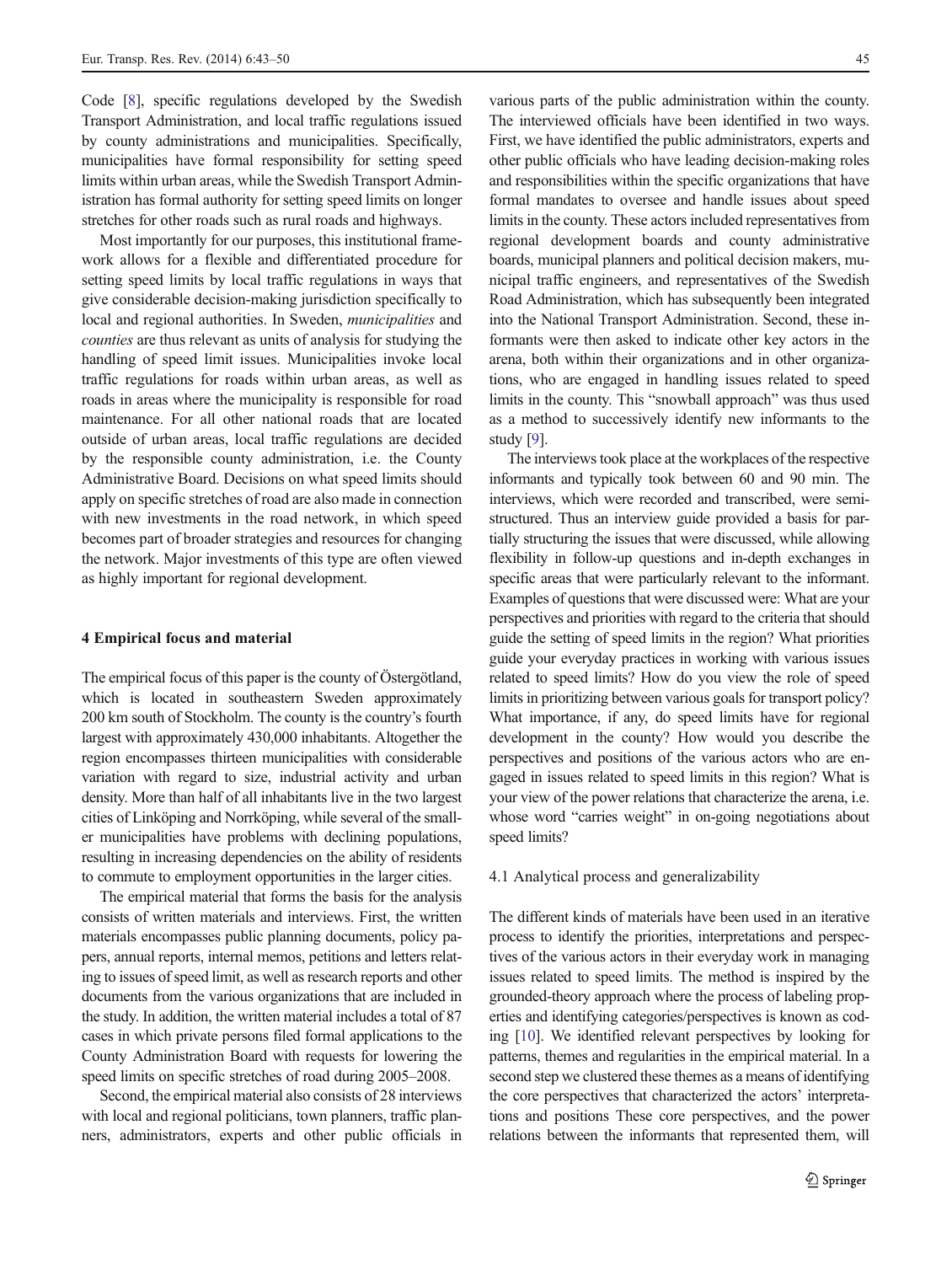in the result part (chapter 5) be presented as the two dominant—and largely opposing—perspectives that can clearly be discerned in the empirical material. No normative considerations have guided this work (e.g. deeming whether specific perspectives and decisions on speed limits are "right or wrong"), rather the ambition has been to gain an understanding of the informants' own perspectives and to analyze their views on power relations among actors in on-going negotiations about speed limits.

One limitation of the method is that the empirical material concerning the perspectives and priorities of individual interviewees does not lend itself to any form of statistical generalizations. However, the ability to generalize instead lies in the fact that the results can be subject to analytical generalizations [[11,](#page-7-0) [12\]](#page-7-0). The conceptual perspectives we identify can thus serve as the basis for discussions of general analytical relevance that can be used to formulate hypotheses about conditions in other arenas. There is also no reason to think that conditions in Östergötland differ significantly from those in other Swedish counties or that the material constitutes a unique case in terms of the issues addressed in the paper. We will elaborate on this in the conclusion.

# 5 Results

The results of the interviews and analysis of written materials indicated that there were actors within multiple parts of public administration that were "active" through their various responsibilities in the arena that is formed by to the handling of speed limits in the county. Here we will focus on actors within four of these organizations as follows:

- Traffic engineers, traffic safety engineers and strategic planners within the regional office of the Swedish Road Administration, SRA (now part of the National Transport Administration). Traffic engineers are responsible for handling possible changes in speed limits on specific stretches of roads, while traffic safety engineers work in the broad field of road safety and strategic infrastructure planners are involved in planning the development of the region's road networks with the focus on new investments.
- Politicians and strategic planners in the Regional Development Council. The Council is a cooperative organization that consists of the county's municipalities and the county council. Its purpose is to create a common arena for regional development and cooperation. The municipalities and the county council appoint members to the indirectly elected regional council, which represents the highest decision-making body. The Council has also been charged by the national government with developing regional growth strategies.
- & Regional planners and other public officials within the County Administrative Board. The Board is a national authority with formal responsibility for decision-making for changes in local traffic regulations, i.e. specifically with regard to deviations from the "base level speed limit" on specific stretches of road, often in response to requests from private persons to lower the existing speed limits (e.g. on roads in direct proximity to areas with children at play).
- Politicians, town and traffic planners and traffic engineers in municipalities. Municipalities have responsibility for implementing spatial plans, traffic safety strategies and local traffic regulations. In small municipalities, the leading politician (chief operating officer) often has direct responsibility for issues related to communications, infrastructure and investment in road transport, while in large municipalities, the responsibility for these issues is shared among two or more politicians. The municipalities' ongoing work on speed and speed limits is implemented on a day-by-day basis by traffic engineers and town planners, where traffic engineers in managerial positions often have decisionmaking power as delegated by the municipality's political leadership.

It is important to note that these organizations thus encompass heterogeneous actors—e.g. town planners, traffic engineers, traffic safety engineers, politicians and others—who typically have different professional backgrounds, different roles with regard to the setting and implementing of speed limits, and different knowledge in relation to these issues. Also, differences in professional profiles do not always follow organizational lines, i.e. traffic safety engineers are situated in both the former SRA and in municipalities, while strategic/town/regional planners are found in the Regional Development Council, the County Administrative Board and all municipalities.

5.1 Actors in the regional arena - two main positions

What characterizes these actors' perspectives and positions with regard to handling issues related to speed limits in their region, how are possible conflicts expressed and what are the implications of such conflicts for planning and decision making? The analysis indicates that the actors' interpretations can to a great extent be grouped into two broad perspectives that reflect the central interpretive meaning of speed limits for each group. These two perspectives imply two distinct and essentially conflicting views on speed limits and their role in configuring and developing the regional road network. We call these two perspectives of speed limits the mobility perspective and the road safety perspective. In the following we will discuss these perspectives and the priorities, interests and values that characterize each perspective.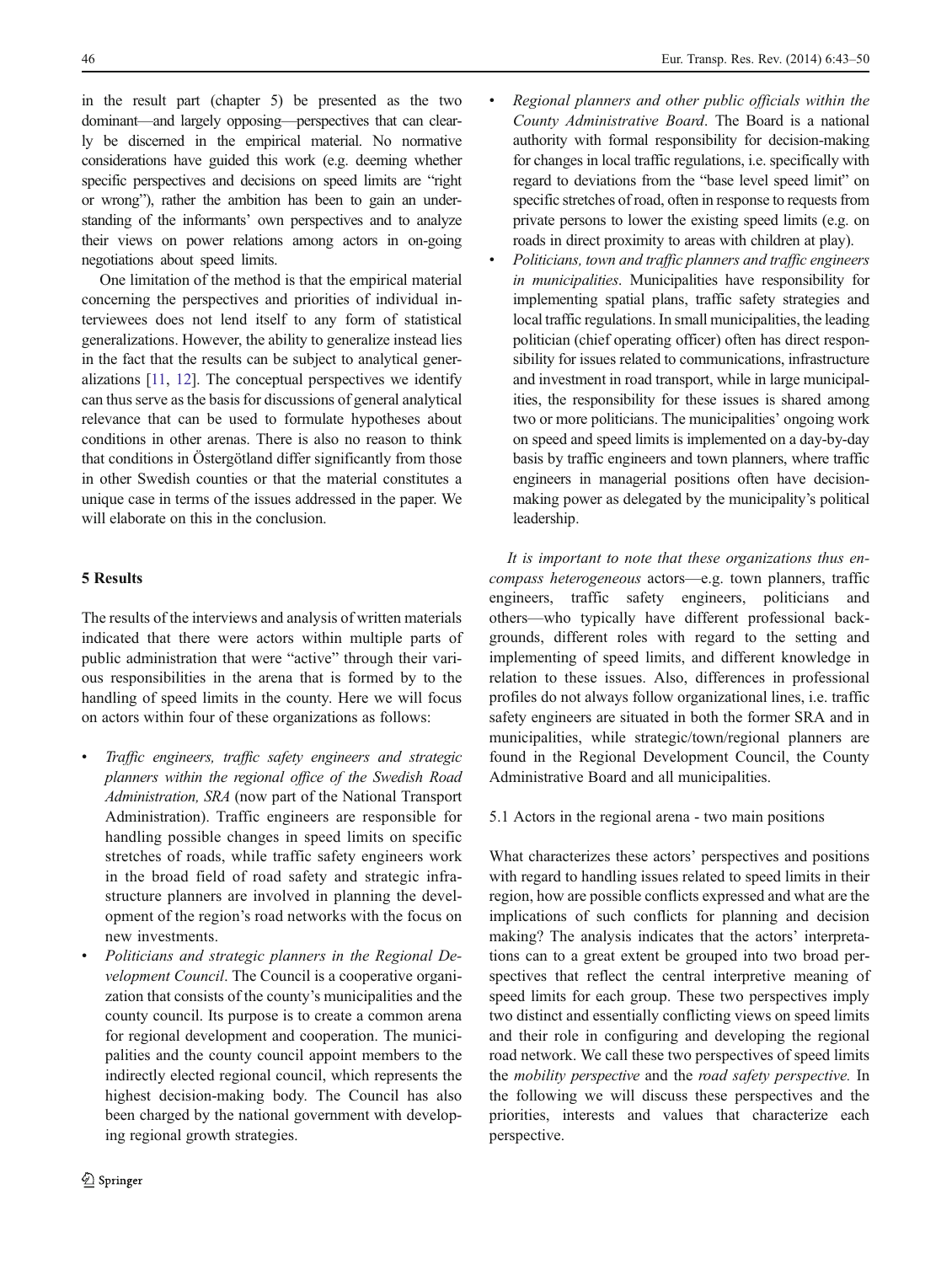#### 5.1.1 The mobility perspective

The basic tenet of the mobility perspective is that the road transport system should be developed through improvements and investments that serve to increase mobility and reduce travel time (particularly commuting time) between the municipalities and towns in the region. In the mobility perspective, individuals' commuting propensities and regional political ambitions to develop the region as an integrated labor market are closely interwoven. The mobility perspective is represented in a clear way by four groups of actors: municipal politicians, politicians and strategic planners in the Regional Development Council, officials in the County Administrative Board, and the former SRA's traffic engineers and strategic planners.

Politicians and strategic planners in the Regional Development Council emphasized that the most important dimension of their work is promoting the region's economic development, which is influenced by factors such as mobility, individuals' commuting propensities and the region's role as an integrated labor market. Speed limits are thus a concrete tool that significantly affects the everyday mobility of both residents and professionals in businesses, where the well-being of the latter in particular is viewed as being essential to the long-term economic development of the region. High speeds on the roads facilitate commuting within the region and help to connect the urban areas. On the basis of a strong priority to promote the region's economic growth, increases in speed limits on the roads are therefore regarded as favorable.

Strategic planners at the Council also noted that an important part of their work is to illustrate and visualize different functional connections in the region, primarily commuting flows and travel times, through the use of map, images and metaphors. One such metaphor is that the regional road network is the "region's bloodstream" where blockages or bottlenecks must be eliminated in order to strengthen functional linkages. The "normal" condition associated with the metaphor of the road transport network as a circulatory system is clearly free-flowing traffic.

For municipal politicians as well, speeds and speed limits are part of a wider context of promoting commuting and economic growth, where the economic development of their own municipality is a core political issue. A favorable economic development for one's own municipality is thus perceived as directly dependent on the opportunities for local residents to commute between homes and workplaces. Therefore, it is very important that the region's road network should be configured and maintained in a way that ensures high mobility between cities through smooth, fast travel. As one local politician noted:

The roads are not there for the sake of traffic safety, but rather to enable that people can move themselves between various activities and places. It is important to have a comprehensive view where you consider more than traffic safety. One must also look at the concrete possibilities for people to commute to and from work in a reasonable, timely fashion (interview, municipal politician).

Several interviewed actors expressed a shared understanding of politicians' priorities, as illustrated by the following:

Politicians want to have as high speeds on the roads as possible, particularly due to [the importance of] commuting distances. Someone has arrived at the conclusion of 45–50 min' commuting time for a regional labor market, so we pay attention to that, particularly for places on the margins of such markets. Politicians really want to have high speeds (interview traffic engineer SRA).

This quantification of limits to the "willingness to commute" clearly illustrates the logic of the mobility perspective: individuals' commuting propensities decrease significantly when the travel time between home and workplace is viewed as too long, and such decreased propensities to commute have clear negative impacts on the long-term economic development of the region as an integrated labor market.

Numerous planners within the Regional Development Council, municipal politicians, and traffic engineers at the former SRA emphasized that they prioritized mobility on the major roads, as well as that they strongly supported municipal politicians' arguments on this issue. Some traffic engineers maintained in interviews that other colleagues, specifically traffic safety engineers, occasionally "run road safety issues too hard" and do not take sufficient account of the mobility-promoting dimensions of high speed limits.

Thus for actors representing the mobility perspective, there is an obvious resistance to efforts to lower speeds and speed limits in the region. For example, the former SRA's strategic planners referred to lowering speeds to improve road safety as "a measure of last resort" that they are forced to use when there are no other resources to build safer roads while also maintaining or increasing mobility. Consequently, lower speed limits should be used only when the road safety situation is very serious. Several of the interviewed actors were more or less openly critical of the national "Vision Zero" initiative, as well as the on-going policy debate on road safety as a national priority. Vision Zero is perceived negatively and speed reductions is seen as having a negative effect on economic growth. For example, all of the interviewed municipal politicians expressed critical perspectives on Vision Zero on the grounds that there is a clear risk that road safety is prioritized too strongly in relation to mobility. One politician noted:

Vision Zero has become something that is simply referred to, and it is supposed to take priority over everything else. So then I guess one doesn't care if Vision Zero leads to zero employment (interview with municipal politician).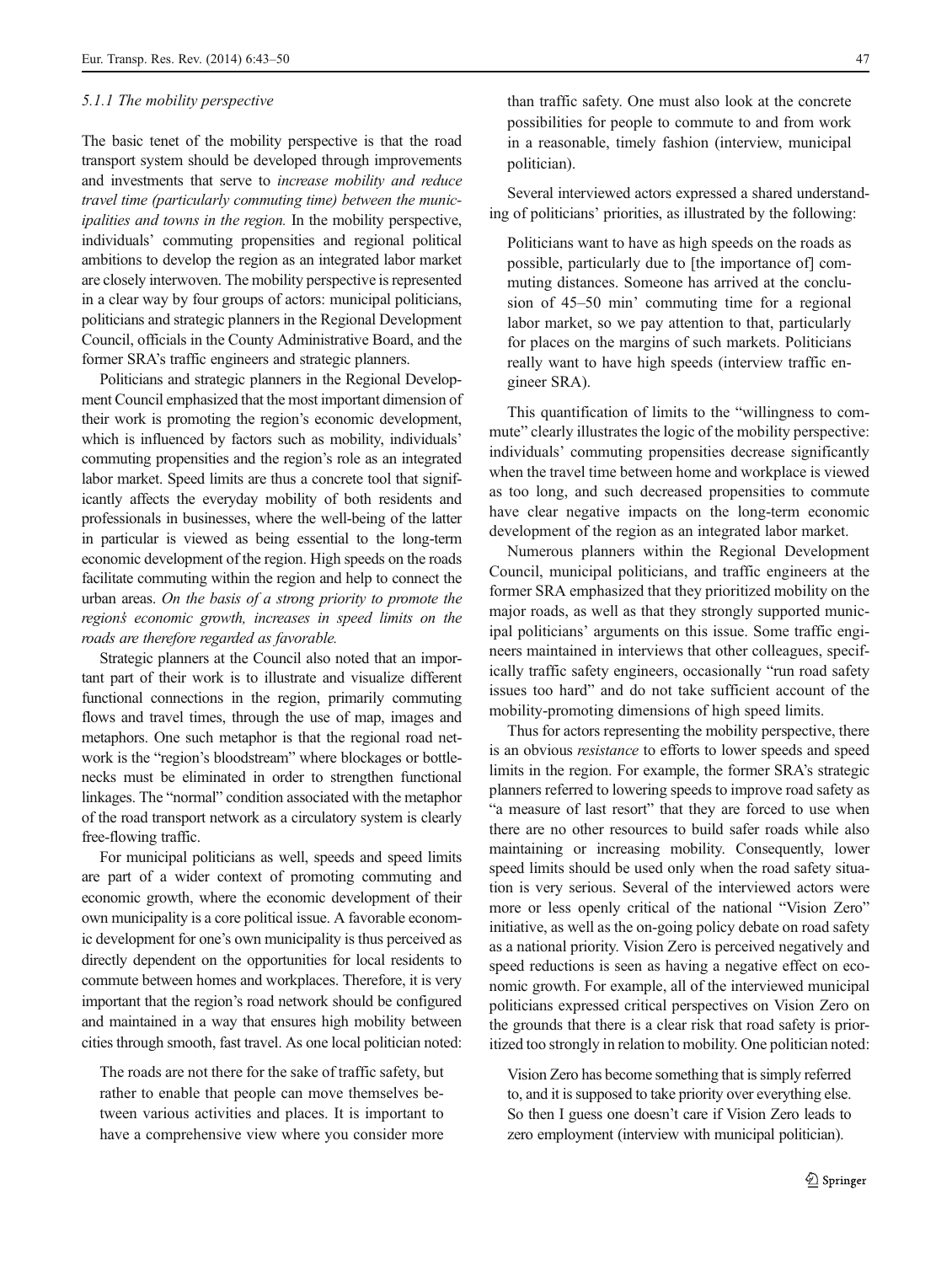<span id="page-5-0"></span>To summarize, representatives of the mobility perspective emphasize that it is their responsibility to try to achieve as high mobility as possible, which translates into maintaining or increasing existing speed limits. Thus the mobility perspective is in clear conflict with national road safety goals of promoting traffic safety. This perspective also stands in stark contrast to the other main perspective on speed limits among actors within the regional arena, namely the "traffic safety perspective", which we will now discuss.

# 5.1.2 The traffic safety perspective

The second main perspective among actors in this study can be referred to as the "traffic safety perspective". Here the basic tenet is that speed limits are a crucial component in on-going efforts to improve traffic safety on local and regional roads. Speed limits thus represent a concrete means of implementing Vision Zero and promoting road safety. This perspective is represented by two groups of actors, namely traffic planners in municipalities and traffic safety engineers at the former SRA (now National Transport Administration). According to these actors, speed limits should clearly be lowered in the interest of reducing traffic accidents.

Municipal traffic planners' perspectives on speed limits and their perceived importance for municipal residents contrast strongly to the perspectives expressed by municipal politicians within the mobility perspective described above. All of these planners emphasize the significance of Vision Zero as the guiding principle for their work in shaping speed limits. This work includes making decisions about what speed limits should apply on both municipal roads and state roads in urban areas, as well as writing responses to private citizens and organizations who have requested that the speed limits be lowered on specific stretches of roads. The interviewed planners thus assert that they have direct contact with many citizens who express a commitment to strong standards of traffic safety for particularly vulnerable travelers such as children, bicyclists and pedestrians. According to the planners, these citizens cannot be viewed as being opposed to "reduced mobility" but rather in firm support of measures to improve traffic safety, specifically including lower speed limits.

Similarly, traffic safety engineers within the former SRA note that Vision Zero is a clear point of departure for their daily practice, where improved traffic safety is the overriding, prioritized goal. An important part of this work is thus to develop a safety-oriented policy for determining speed limits. In contrast to their municipal colleagues, however, these engineers detect a generalized societal support for higher speed limits which restricts their ability to suggest or impose reductions in speed limits.

These traffic safety engineers also argue that road safety is not sufficiently prioritized by others actors, either within their own organization or in other organizations. They observe that

road safety is an argument that is often used to motivate specific road improvement measures that are implemented primarily to increase accessibility:

There is a lot of talk about traffic safety....and one thing that is prioritized now is  $2+1$  lane roads with median barriers. These roads are motivated by improved traffic safety, but at the same time it has been demonstrated that they also improve the flow of traffic—and I believe that this argument is at least as important as the traffic safety argument (interview, traffic safety engineer).

For traffic safety engineers, it is thus clear that mobility is the top priority for many actors, while road safety is not. The actors promoting the road safety perspective feel strongly that their priorities have been marginalized by the dominance of the mobility perspective. For example, one interviewed official asserted that powerful interest groups with ties to e.g. private industry and specifically freight companies work actively to improve accessibility and mobility on the roads while expressing a strong opposition to lower speed limits as a means to increase traffic safety. The traffic safety engineers note that this activity contributes to what they view as a diffuse resistance to their efforts to lower speed limits. One engineer describes this resistance as a form of "taboo":

It almost feels like there is a taboo against talking about (lower) speed limits. Kind of like it's not really politically correct. Instead it's important to drive fast (interview traffic safety engineer).

Representatives of the road safety perspective also express how they are marginalized in the decision-making procedures that guide the planning of major new infrastructural investments, which include setting speed limits for newly built roads. For example, several of the municipal planners feel that they have limited influence over setting speed limits in the context of major new road projects. Such major projects are not part of the "normal activity" of everyday practice and are often organized as unique projects beyond the jurisdiction of ordinary municipal planning activities—and therefore beyond the control of municipal planners.

Table 1 Overview of local and regional actors' perspectives on speed limits

|                                                | The mobility<br>perspective                | The road safety<br>perspective                     |
|------------------------------------------------|--------------------------------------------|----------------------------------------------------|
| Goals                                          | Economic growth                            | Road safety                                        |
| Means                                          | Mobility and high speed                    | Low speeds                                         |
| Assessment of<br>national road<br>safety goals | Criticism of national road<br>safety goals | Strong support of<br>national road<br>safety goals |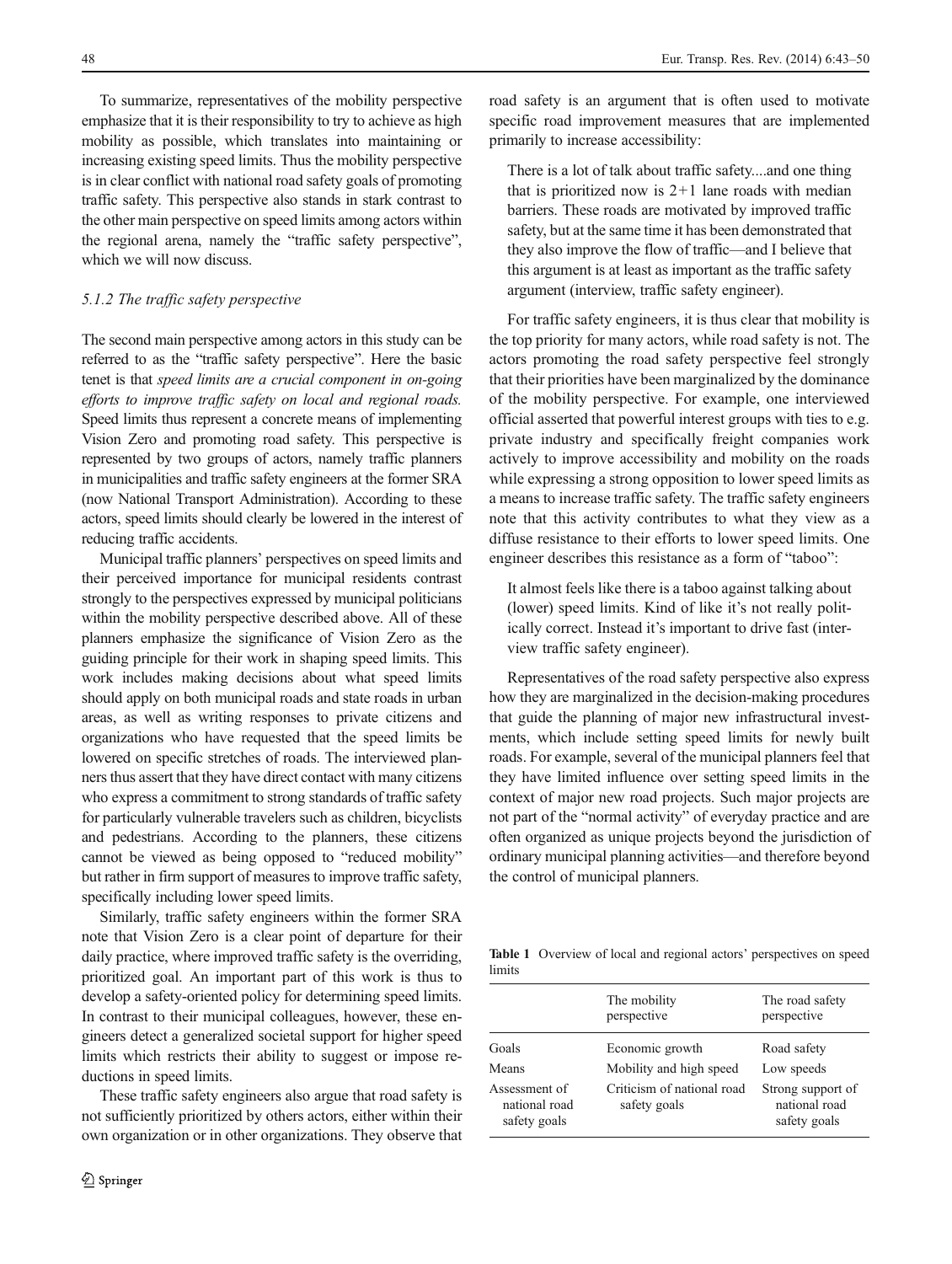To summarize, the perspectives of the two groups of actors can be characterized as follows (Table [1](#page-5-0)):

# 5.2 Power over speed limits in the regional arena

Our material suggests that actors representing the mobility perspective constitute an informal alliance that has significantly more power than actors representing the road safety perspective with regard to defining regional priorities and goals, both generally with regard to road transport design and development and specifically in relation to policies for speed control. As previously noted, this mobility alliance consists of several important actors who have strong mandates in influential organizations: municipal executives who are the municipalities' leading politicians, politicians and strategic planners in the Regional Development Council, and the former SRA's traffic engineers and strategic planners. These actors share a common goal of promoting high accessibility and mobility on the regional road network, which entails a shared commitment to setting speed limits in ways that are viewed as strengthening both commuting opportunities, fast traffic flows and regional growth.

The traffic safety alliance, in turn, consists of fewer actors who often have more limited mandates and less formal influence, namely municipal traffic engineers as well as traffic planners and traffic safety engineers in the former SRA. These actors describe how their everyday maneuverability to propose road safety as the guiding principle when setting speed limits is strongly circumvented by the strong target of high mobility as put forth by representatives of the mobility alliance. Actors within the road safety alliance have also indicated how they perceive that issues surrounding speed limits are interpreted and managed in specific decision-making procedures within the region. Specifically, they argue that when higher mobility can be combined with higher road safety, it is possible to put forward substantive proposals on road safety. If prioritizing traffic safety implies, however, that mobility must be given weaker priority, it is much harder to gain support for measures to increase road safety. Resistance to such measures is expressed by the actors who give mobility a high priority, and the more the measures are in conflict with mobility, the greater the resistance. This pattern suggests that in decision-making situations in which the priorities of mobility and traffic safety stand in opposition to each other mobility is prioritized in the regional arena.

This interpretation is supported by a review of applications to the County Administrative Board 2005–2008 in which private persons requested that speed limits on specific stretches of road be lowered in the interests of traffic safety. These applications were typically submitted by individuals and families who live along heavily travelled roads and who experience insecurity due to what they perceive as high speed on these roads. Among the 87 applications that were received, 79 were not granted (i.e. speed limits were not lowered) while 8 were granted in part, (i.e. speed limits were adjusted but not lowered as much as the application requested that they be lowered [\[13\]](#page-7-0).

#### 6 Conclusion: the politics of speed

It is clear that the regional arena that is formed by actors "active in" setting speed limits is characterized by conflict and lack of consensus on the approaches, priorities and objectives that should guide public actors when making decisions concerning speed limits within the regional road network. Actors representing a mobility perspective have developed a strong policy discourse in decision and policy processes that centers around the idea that higher speeds and fast movement of goods and people is a fundamental condition for regional and local economic development and competiveness. Actors who instead support a road safety perspective argue that national and local goals of promoting road safety, as particularly expressed in the national policy known as Vision Zero, should be given highest priority.

These lines of argumentation do not follow organizational boundaries, but rather coincide with specific responsibilities and mandates. For example, general traffic planners in the respective organizations tend to prioritize mobility, while traffic safety engineers in various organizations are predominantly concerned with issues of traffic safety. It is, however, somewhat remarkable that public actors who have a mandate to monitor both regional and local development and road safety—i.e. leading municipal politicians, officials in the regional development council, and planners in the former SRA—share the strongest commitment to regional development and economic growth, even though these goals might be attained at the expense of a higher rate of road accidents. In other words, the strong commitment to high speeds, as well as the explicit resistance to lowering speed limits in many cases, detracts from other policy efforts to reach national road safety targets at the regional and local level where decisions about speed limits on particular roads are made.

Our results with regard to the role of speed limits in promoting political goals of mobility and/or traffic safety show that the setting of speed limits has a clear political dimension on the regional level. Asserting that speed is political raises the question about the relationships between speed, control and power. As noted earlier, the empirical material indicates that the actors representing the mobility perspective constitute an informal alliance that have more decision-making power than those actors representing the traffic safety perspective in setting speed limits within infrastructural decision making and planning. The political power of various actors who promote considerations of mobility or road safety can be expected to differ between regions and countries, which contributes to variable outcomes of decision making. Regional and local authorities in other